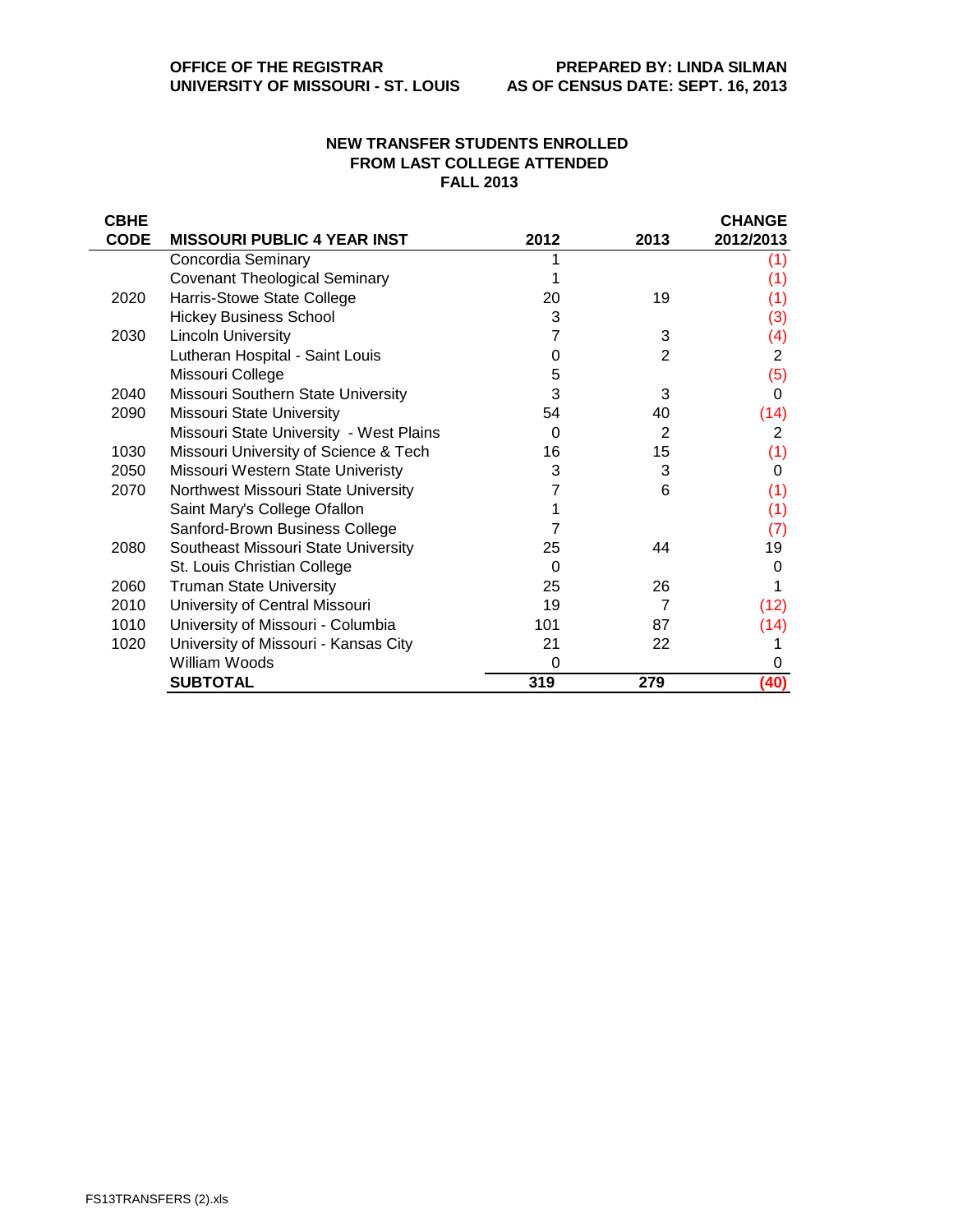| <b>CBHE</b>  |                                                         |                |                | <b>CHANGE</b>  |
|--------------|---------------------------------------------------------|----------------|----------------|----------------|
| <b>CODE</b>  | <b>MISSOURI PUBLIC TWO-YEAR INST</b>                    | 2012           | 2013           | 2012/2013      |
|              | <b>Blue River/Blue Springs Community College</b>        |                |                | -1             |
|              | <b>Crowder College</b>                                  | 1              |                | $-1$           |
| 3020         | <b>East Central College</b>                             | 13             | 16             | 3              |
| 3030         | Jefferson College                                       | 84             | 79             | (5)            |
|              | Linn State Technical                                    | 1              |                | (1)            |
| 3050         | <b>Longview Community College</b>                       | 4              | 1              | (3)            |
|              | Maple Woods Community College                           | 0              |                | 0              |
|              | Metropolitan Community College                          |                | 1              | 1              |
|              |                                                         |                |                |                |
| 3090         | Mineral Area College                                    | 9              | 32             | 23             |
| 3100         | Moberly                                                 | 5              | 9              | 4              |
|              | North Central Missouri College                          | 1              |                | (1)            |
| 3025         | <b>Ozark Technical Communtiy College</b>                | 3              | 6              | 3              |
|              | Penn Valley                                             | 0              |                | $\pmb{0}$      |
| 3105         | St. Charles County Community College                    | 234            | 202            | (32)           |
|              | St. Louis College of Health Careers                     | 1              |                | (1)            |
| 3120         | St. Louis Community College - Florissant                | 166            | 159            | (7)            |
| 3140         | St. Louis Community College - Meramec                   | 339            | 312            | (27)           |
|              | St. Louis Community College - Wildwood                  | 34             | 41             | 7              |
| 3130         | St. Louis Communtiy College - Forest Park               | 133            | 125            | (8)            |
|              | <b>State Fair Community College</b>                     | 1              | 1              | 0              |
|              | <b>Texas County Technical Institute</b>                 | 0              | 1              | 1              |
| 3160         | Three Rivers Community College                          |                |                | (1)            |
|              | <b>SUBTOTAL</b>                                         | 1,031          | 985            | (46)           |
|              |                                                         |                |                |                |
| <b>CBHE</b>  |                                                         |                |                | <b>CHANGE</b>  |
| <b>CODE</b>  | <b>MISSOURI PRIVATE FOUR-YEAR INST</b>                  | 2012           | 2013           | 2012/2013      |
|              | <b>Cardinal Glennon College</b>                         | 1              |                | (1)            |
|              |                                                         |                |                |                |
|              |                                                         |                |                |                |
| 5030         | <b>Central Methodist University</b>                     | 1              | 1              | 0              |
|              | Chamberlain College of Nursing                          | $\overline{2}$ | 2              | 0              |
| 5040         | Columbia College                                        | 6              | $\overline{7}$ | 1              |
|              | College of the Ozarks                                   | 1              |                | (1)            |
|              | <b>Avila University</b>                                 | 0              | 1              | 1              |
|              | Devry University Kansas City                            | 0              | 1              | 1              |
| 5060         | <b>Drury Univeristy</b>                                 | $\overline{2}$ | 3              | 1              |
|              | <b>Evangel University</b>                               | $\mathbf 0$    | 1              | 1              |
|              | <b>Everest College Springfield</b>                      | 1              |                | (1)            |
| 5080         | Fontbonne College                                       | 10             | 5              | (5)            |
| 5090         | Hannibal-Lagrange College                               | $\overline{2}$ | 1              | (1)            |
|              | <b>Hickey Business School</b>                           | 3              |                | (3)            |
|              | Kansas City Art Institute                               | 0              | 1              | 1              |
| 5100         | <b>Lindenwood University</b>                            | 22             | 24             | $\overline{2}$ |
|              | Logan College of Chiropractice                          | 1              |                | (1)            |
| 5110         | Maryville University of St. Louis                       | 12             | 17             | 5              |
| 5120         | <b>Missouri Baptist University</b>                      | 11             | 8              | (3)            |
| 5130         | Missouri Valley College                                 | 0              | $\overline{2}$ | $\overline{2}$ |
|              | National American University Kansas City                | 0              |                | $\mathbf 0$    |
| 5140         | Park College                                            | 4              |                |                |
| 5150         |                                                         | 3              | 3              | (4)<br>0       |
|              | <b>Rockhurst College</b>                                | 1              |                |                |
|              | Saint Louis Conservatory of Music                       |                |                | (1)            |
| 4020         | Saint Louis University Main Campus                      | 31             | 29             | (2)            |
|              | Saint Lukes Hospital School of Nursing                  | 1              |                | (1)            |
| 5170         | Southwest Baptist University                            | 1              |                | (1)            |
|              | St. Louis College of Pharmacy                           | 4              | 3              | (1)            |
| 5180<br>4030 | <b>Stephens College</b><br><b>Washington University</b> | 3<br>16        | 10             | (3)<br>(6)     |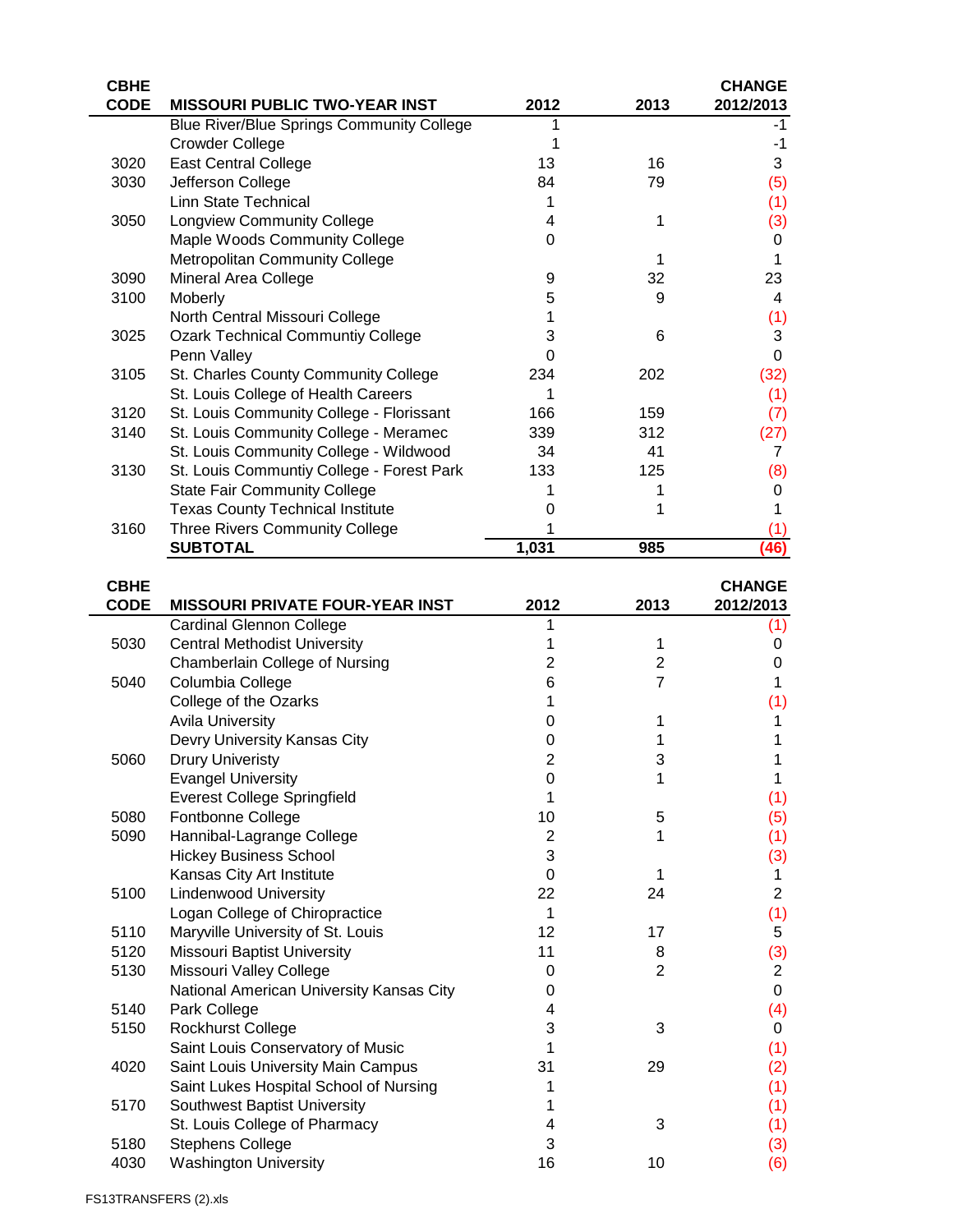| 5200        | <b>Webster University</b>                 | 19                  | 20             | 1              |
|-------------|-------------------------------------------|---------------------|----------------|----------------|
| 5210        | Westminister College                      | 1                   | 5              | 4              |
| 5220        | William Jewel College                     | 0                   |                | 0              |
|             | William Woods University                  | 3                   | 3              | 0              |
|             | <b>SUBTOTAL</b>                           | 162                 | 147            | (15)           |
|             |                                           |                     |                |                |
| <b>CBHE</b> |                                           |                     |                | <b>CHANGE</b>  |
| <b>CODE</b> | <b>MISSOURI PRIVATE TWO-YEAR INST</b>     | 2012                | 2013           | 2012/2013      |
|             | Barnes-Jewish College, Goldfarb Sch       | 1                   | 1              | 0              |
|             | Cottey College                            | 1                   | 1              | 0              |
|             | Cox College of Nursing and Helath         |                     |                | (1)            |
|             | <b>ITT Technical Institute Arnold</b>     | 0                   | 1              | 1.             |
|             | <b>ITT Technical Institute Earth City</b> | $\overline{c}$      |                |                |
|             | <b>ITT Technical Institute St Louis</b>   | 1                   |                | (2)            |
|             |                                           |                     |                | (1)            |
|             | Ranken Technical Institute                | 5                   | 5              | 0              |
|             | Saint Johns Hospital School of Nursing    | 1                   |                | (1)            |
|             | Anthem College                            | $\overline{2}$      | 1              | (1)            |
|             | <b>SUBTOTAL</b>                           | 14                  | $\overline{9}$ | (5)            |
|             | <b>MISSOURI GRAND TOTAL</b>               | 1,526               | 1,420          | (106)          |
|             |                                           |                     |                |                |
|             | <b>OUT-OF-STATE INSTITUTIONS</b>          |                     |                | <b>CHANGE</b>  |
|             | <b>By Leading Institutions</b><br>Alabama | 2012                | 2013<br>6      | 2012/2013      |
|             |                                           | 8<br>$\overline{2}$ |                | (2)            |
|             | Alaska                                    |                     |                | (2)            |
|             | Ariziona                                  | 14                  | 12             | (2)            |
|             | Arkansas                                  | $\overline{2}$      | 10             | 8              |
|             | California                                | 15                  | 3              | (12)           |
|             | Colorado                                  | 8                   | $\overline{2}$ | (6)            |
|             | Delaware                                  | $\mathbf 0$         | 1              | 1              |
|             | District of Columbia                      | 1                   | 1              | 0              |
|             | Florida                                   | 10                  | 8              | (2)            |
|             | Georgia                                   | 9                   | 6              | (3)            |
|             | Hawaii                                    | 1                   | 1              | 0              |
|             | Idaho                                     | 0                   |                | 0              |
|             | Illinois                                  | 148                 | 136            | (12)           |
|             | Indiana                                   | 8                   | 6              | (2)            |
|             | lowa                                      | 8                   | 4              | (4)            |
|             | Kansas                                    | 14                  | 14             | 0              |
|             | Kentucky                                  | 5                   | 9              | 4              |
|             | Louisiana                                 | 6                   | 3              | (3)            |
|             | Maryland                                  | $\overline{2}$      | 3              | 1              |
|             | Massachusetts                             | 4                   | 4              | 0              |
|             | Michigan                                  | 6                   | $\overline{c}$ | (4)            |
|             | Minnesota                                 | 7                   | 5              | (2)            |
|             | Mississippi                               | 4                   | 4              | 0              |
|             | Montana                                   | 0                   |                | 0              |
|             | Nebraska                                  | 4                   | $\overline{2}$ | (2)            |
|             | Nevada                                    | 0                   |                |                |
|             |                                           |                     |                | 0              |
|             | New Hampshire                             | 0                   |                | 0              |
|             | New Jersey                                | 0                   | 1              | 1              |
|             | New Mexico                                | $\overline{2}$      | $\overline{2}$ | 0              |
|             | New York                                  | $\overline{7}$      | 3              | (4)            |
|             | North Carolina                            | 9                   | 5              | (4)            |
|             | North Dakota                              | 0                   |                | 0              |
|             | Ohio                                      | 6                   | 5              | (1)            |
|             | Oklahoma                                  | 3                   | $\overline{7}$ | 4              |
|             | Oregon                                    | 1                   |                | (1)            |
|             | Pennsylvania                              | 0                   | $\overline{c}$ | $\overline{2}$ |
|             |                                           |                     |                |                |